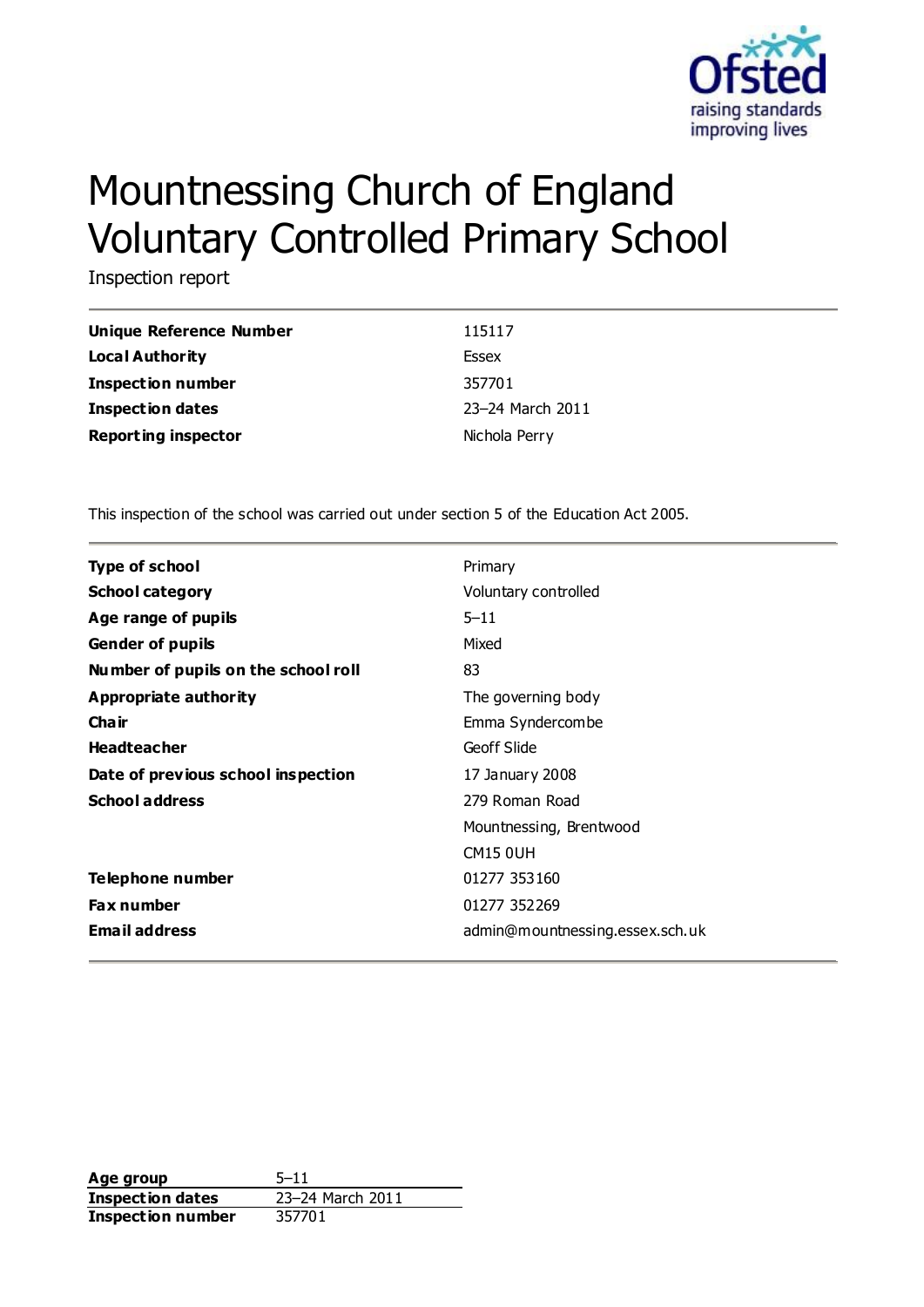The Office for Standards in Education, Children's Services and Skills (Ofsted) regulates and inspects to achieve excellence in the care of children and young people, and in education and skills for learners of all ages. It regulates and inspects childcare and children's social care, and inspects the Children and Family Court Advisory Support Service (Cafcass), schools, colleges, initial teacher training, work-based learning and skills training, adult and community learning, and education and training in prisons and other secure establishments. It assesses council children's services, and inspects services for looked after children, safeguarding and child protection.

Further copies of this report are obtainable from the school. Under the Education Act 2005, the school must provide a copy of this report free of charge to certain categories of people. A charge not exceeding the full cost of reproduction may be made for any other copies supplied.

If you would like a copy of this document in a different format, such as large print or Braille, please telephone 0300 123 4234, or email **[enquiries@ofsted.gov.uk](mailto:enquiries@ofsted.gov.uk)**.

You may copy all or parts of this document for non-commercial educational purposes, as long as you give details of the source and date of publication and do not alter the documentation in any way.

To receive regular email alerts about new publications, including survey reports and school inspection reports, please visit our website and go to 'Subscribe'.

Royal Exchange Buildings St Ann's Square Manchester M2 7LA T: 0300 123 4234 Textphone: 0161 618 8524

E: **[enquiries@ofsted.gov.uk](mailto:enquiries@ofsted.gov.uk)** W: **[www.ofsted.gov.uk](http://www.ofsted.gov.uk/)**

© Crown copyright 2011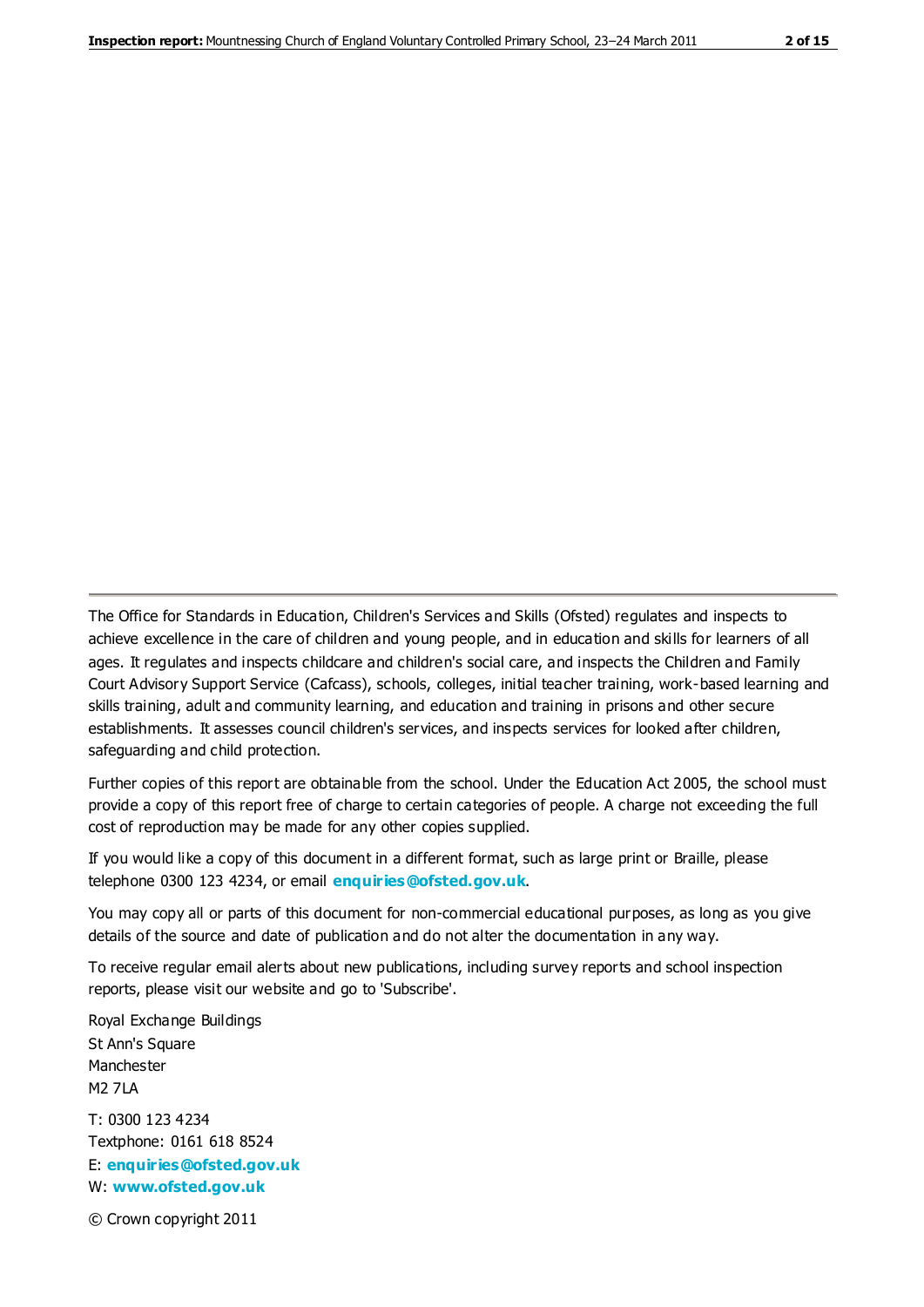# **Introduction**

This inspection was carried out by two additional inspectors. Four teachers were observed in nine lessons. Meetings were held with: the headteacher, senior leaders, the special needs coordinator and other staff; the Chair and other members of the governing body; a representative of the local authority, and groups of pupils. Inspectors observed the school's work and looked at pupils' books and displays. They reviewed a range of documentation, including: the school development plan, assessment information, records of pupils' progress, teachers' planning, and safeguarding and welfare arrangements. Inspectors scrutinised 57 parents' and carers' inspection questionnaires, and those returned by 11 staff and 51 pupils.

The inspection team reviewed many aspects of the school's work. It looked in detail at a number of key areas.

Have improvements in teaching improved pupils' rate of progress sufficiently to have halted the declining trend in attainment at the end of Year 6?

- Is the school's leadership providing sufficiently rigorous challenge about the school's performance?
- $\blacksquare$  How effective is the school's work on developing pupils' awareness and understanding of life in the wider world, beyond their own community?

# **Information about the school**

This is a much smaller than average Church of England primary school serving a semirural area on the edge of Brentwood. There are four classes comprising a single-age Reception class of seven children, and three mixed-age classes for Year 1 and 2 pupils, Year 3 and 4 pupils and Year 5 and 6 pupils. The majority of pupils come from White British backgrounds and none have English as an additional language. A number of pupils attending the school come from a semi-permanent settlement of Travellers of Irish heritage. Numbers of pupils with special education needs and/or disabilities are low when compared to those found nationally, although there is a higher proportion of pupils with statements of special educational needs than usually found. The school has undergone significant staffing turbulence in the past three years. It is currently being led by its fourth headteacher (interim), pending the appointment of a substantive headteacher. The school has gained a number of awards including being a designated Forest School.

There is an on-site pre-school provision which is not managed by the school and which is inspected separately.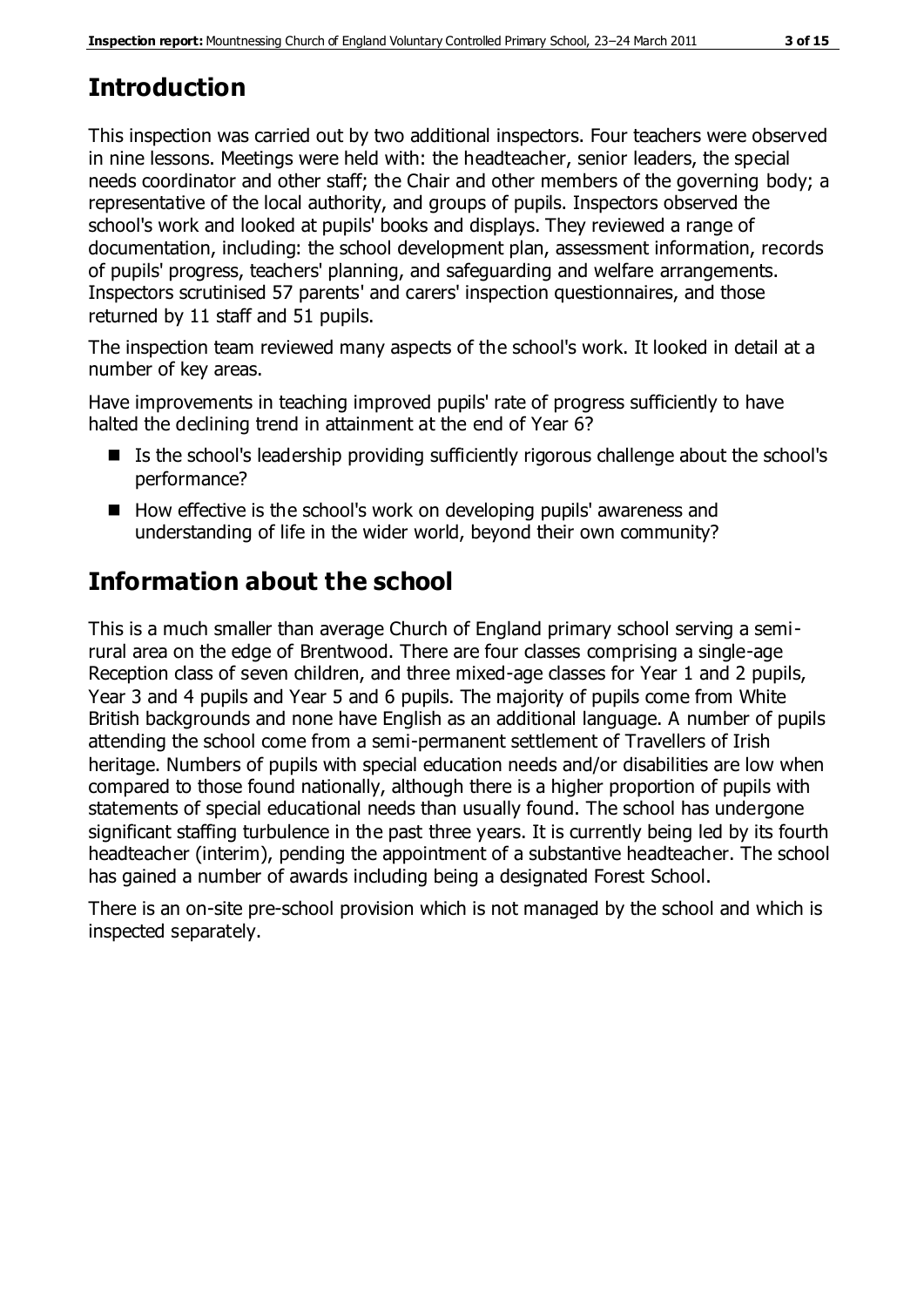# **Inspection judgements**

### **Overall effectiveness: how good is the school? 2**

#### **The school's capacity for sustained improvement 2**

### **Main findings**

Mountnessing is a good school. It provides good quality education for it pupils. Relationships are exemplary and pupils are unanimous that they greatly enjoy school, evidenced in the high attendance levels. Behaviour is outstanding in all aspects of work and play. Pupils get on very well with each other and work together happily. Older pupils take great care of the younger pupils through the family groupings, and this is highly valued by parents and carers. Pupils are extremely accepting and thoughtful towards those who are different or less fortunate than themselves. The inclusive nature of the school has ensured that there have been no exclusions in recent years and incidents of racism and bullying are extremely rare. Pupils' very positive attitudes to learning contribute strongly to the purposeful and happy atmosphere which pervades the school. Staff are excellent role models and pupils say that their teachers are kind and help them to learn. Adults value highly all groups of pupils and treat them with great respect as individuals. This is contributing strongly to helping pupils learn to be polite and show respect for others. Pupils show an outstanding appreciation of how to keep safe. For example, they quickly respond to the pre-school's gate being left open at home time, showing their concern that very young children might easily rush off down the lane. Healthy choices from the lunch menu and healthy lunch boxes show pupils' good understanding as to why they need a balanced diet, as does their good uptake of the sporting activities offered. Pupils' spiritual, moral, social and cultural development is also particularly well developed because these aspects are given high priority throughout the curriculum and are strongly reflected in pupils' attitudes and behaviour. The excellent partnership with the Church, along with effective links with parents and carers, other schools and agencies all contribute to pupils' good learning and personal development. While pupils' contribution to the school community is strong, their contribution to the wider community is less well established.

Good teaching, well-focused support and a rich curriculum encourage pupils to be positive learners. They are now making up for disrupted learning during the period of staff turbulence. Although progress is still uneven, particularly for the older pupils, most pupils in Years 3 to 6 are now making better than expected progress. Their current work shows significant improvement. Achievement has improved as a result and attainment is now average by the end of Year 6. However, the good start pupils get in the Reception class is not being consistently built upon. Pupils' progress is less rapid in Years 1 and 2 as expectations of what pupils of this age should be learning are still not consistently sufficiently high.

Day-to-day assessment has improved so that activities are planned which focus more closely on pupils' individual needs. However, except in the Reception class, assessment data is not maintained in a format which enables senior leaders to have an easily accessible overview of individuals', groups' and class members' progress. Members of this

| J |  |
|---|--|
|   |  |
| × |  |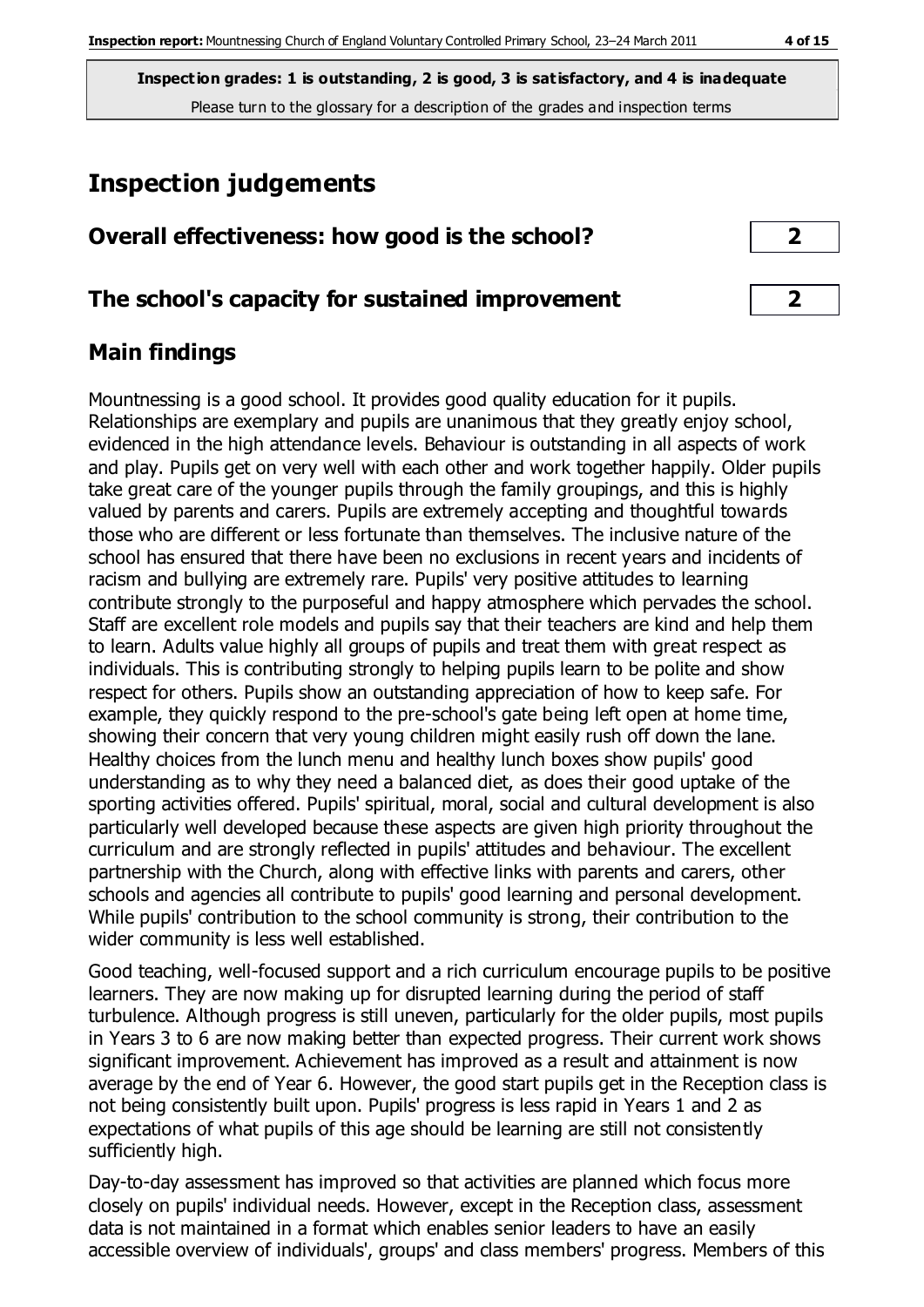very small staff work extremely well together as a team and their management roles are developing effectively. Plans are well focused on improving achievement and are contributing effectively to ongoing improvement in their specific areas of responsibility. Governors are very supportive, knowledgeable and provide good challenge to the school's performance. Self-evaluation is mostly accurate and key priorities for improvement are well focused on moving the school forward. The good improvement since the last inspection, along with the entire school community's determination to improve, places Mountnessing in a good position to sustain improvement.

## **What does the school need to do to improve further?**

- Raise attainment by the end of Year 2 so that the good start pupils make in the Early Years Foundation Stage is consistently built upon by ensuring that expectations of what pupils in Years 1 and 2 should learn are sufficiently high.
- Improve leaders' ability to track pupils' progress by:
	- implementing a system that enables assessment data to provide a clear overview of pupils' progress
	- using this system to closely monitor pupils' progress, and more easily evaluate the achievement of different groups of pupils and the impact of the school's strategies to improve learning.

## **Outcomes for individuals and groups of pupils 2**

Pupils' skills are broadly average for their age when they enter Year 1. Achievement is good overall. Pupils in Years 3 to 6 are now making rapid progress due to good and often outstanding teaching and their enthusiasm for learning. This is a significant improvement. The previously declining trend in attainment has been reversed and pupils are making up for past underachievement. Standards at the end of Year 6 are rising and are now average and set to improve further. In Years 1 and 2, though, pupils are not always sufficiently stretched. Standards are average overall, but vary from year to year. In 2010, for example, at the end of Year 2, standards in reading, writing and mathematics were above average. However, assessments show that currently, only standards in writing are above average. In lessons, pupils are well motivated to learn and relish the new style of teaching, recognising how their progress has accelerated. They are very well behaved, keen to answer questions and take part in all activities. The good learning seen in most lessons is a result of good account being taken of pupils' prior learning and understanding. For example, pupils who are significantly more able are given good opportunities to work together at a higher level; others who may have gaps in their prior learning or who find learning more difficult are organised to spend time learning with younger or older pupils, according to their needs. In lessons, good support by well-briefed and effective teaching assistants contributes strongly to pupils' understanding. This is helping those who find learning a challenge to make good progress and achieve as well as they can. Pupils new to the school learn well because they are helped to settle very quickly and are well supported and welcomed by staff and pupils.

Pupils' spirituality and their social development are strengths of the school. The school has good links with the Diocese of Chelmsford which supports this area of pupils' development. They write their own deeply thoughtful prayers and confidently perform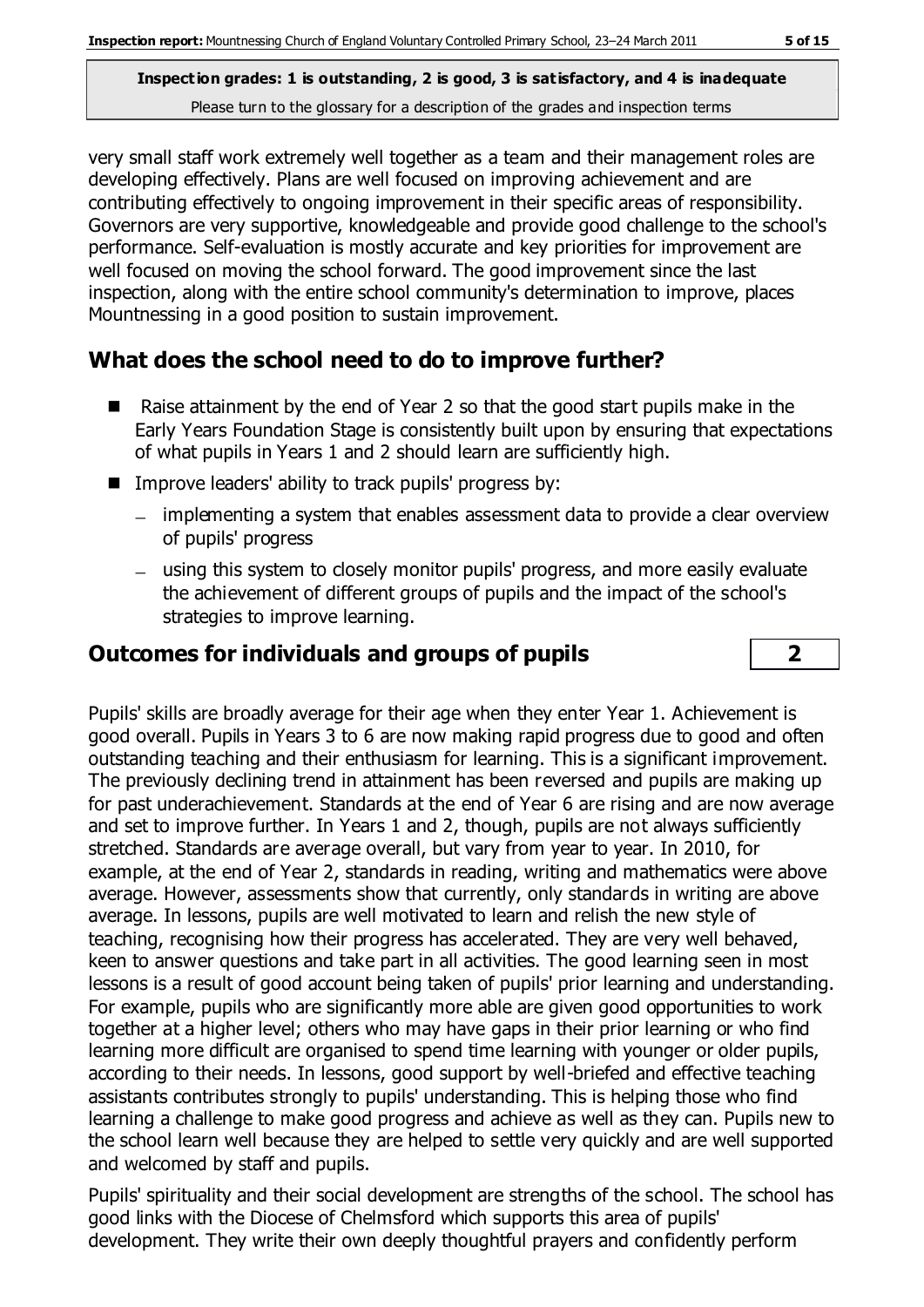them in assemblies. Pupils show great enthusiasm, knowledge and understanding about faiths and cultures different from their own, and feel very well equipped to take their place in a multi-cultural society. Pupils thoroughly enjoyed a recent day visit by pupils from an African orphanage and describe with astonishment their very different approaches to safety, for example, when they climbed on top of the climbing equipment. Pupils raise significant sums of money through planned activities, and this is sent to international charities identified by the pupils themselves.

Pupils enjoy additional responsibilities and relate confidently to adults and visitors. In lessons and around the school pupils demonstrate an exceptional level of care and fondness for each other. They show great pride when they, or others, achieve well. As one pupil said during a discussion, 'we really are one big happy family in this school'. In discussions, pupils demonstrate a well developed understanding of a democratic society. The school council provides a very effective 'pupil voice' and successfully develops all pupils' enterprise skills through the budget management and decision making processes. Pupils throughout the school raise large sums of money, for example, through regular cake sales. They decide where to focus their efforts to benefit those around the world who are less fortunate than themselves or who are experiencing disasters.

| Pupils' achievement and the extent to which they enjoy their learning                                                     |                |
|---------------------------------------------------------------------------------------------------------------------------|----------------|
| Taking into account:                                                                                                      |                |
| Pupils' attainment <sup>1</sup>                                                                                           | 3              |
| The quality of pupils' learning and their progress                                                                        | 2              |
| The quality of learning for pupils with special educational needs and/or disabilities<br>and their progress               | 2              |
| The extent to which pupils feel safe                                                                                      | 1              |
| Pupils' behaviour                                                                                                         | 1              |
| The extent to which pupils adopt healthy lifestyles                                                                       | 2              |
| The extent to which pupils contribute to the school and wider community                                                   | $\overline{2}$ |
| The extent to which pupils develop workplace and other skills that will contribute to<br>their future economic well-being | 3              |
| Taking into account:                                                                                                      |                |
| Pupils' attendance <sup>1</sup>                                                                                           | 1              |
| The extent of pupils' spiritual, moral, social and cultural development                                                   |                |

These are the grades for pupils' outcomes

<sup>1</sup> The grades for attainment and attendance are: 1 is high; 2 is above average; 3 is broadly average; and 4 is low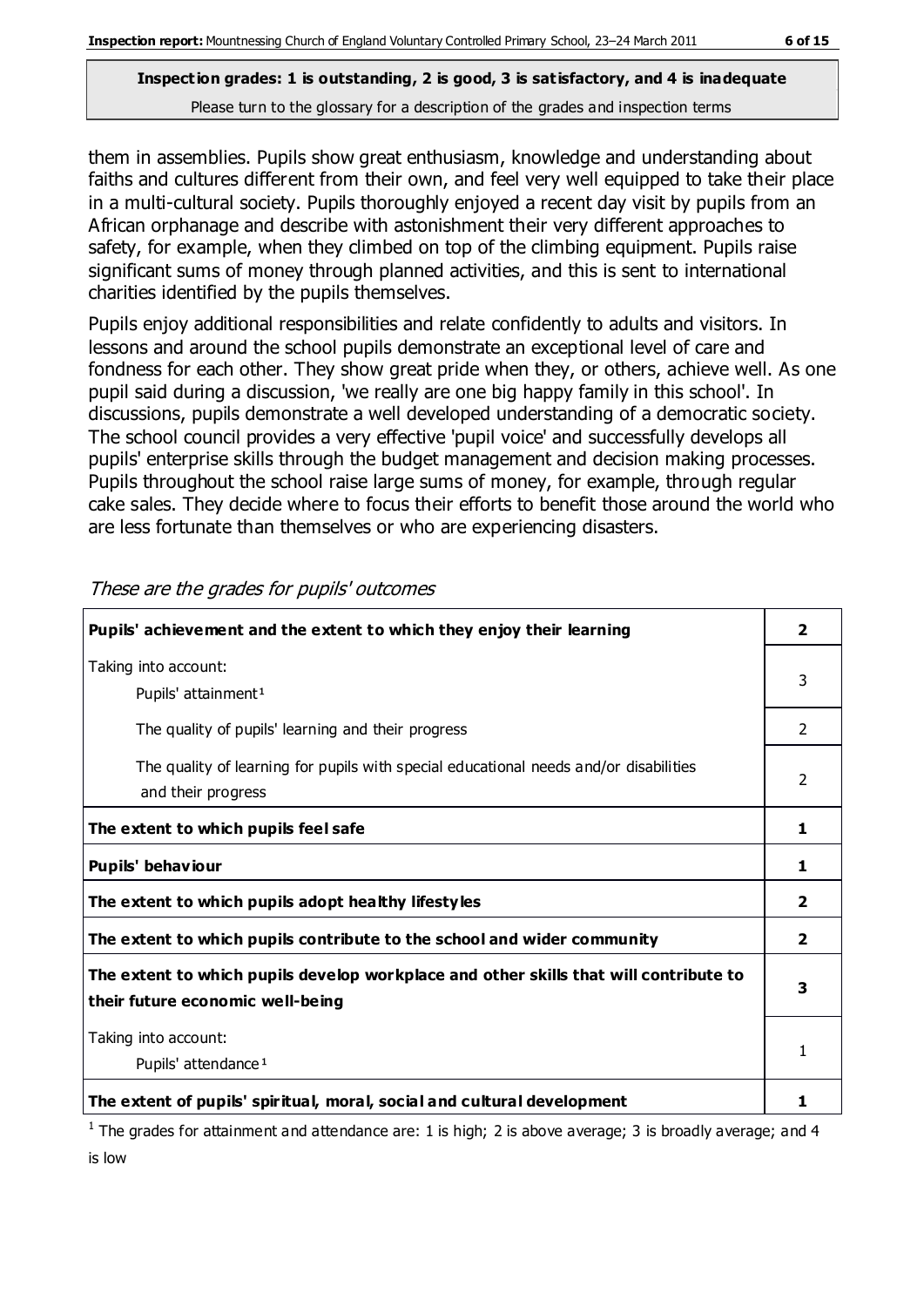### **How effective is the provision?**

Teaching is good overall and some teaching is outstanding. This effective teaching and imaginative approaches to promoting learning have had a significant impact on pupils' progress. For example, in an outstanding topic lesson, which focused on geography and art, pupils demonstrated an excellent awareness of the key elements and need for 'fair trade' in disadvantaged countries. They were enthralled and amused when their teacher modelled an example of 'unfair trade' through some excellent role play with two pupils, using a vivid style of teaching which makes learning highly relevant for the pupils. As a result, they went on to produce some delightful role play themselves, demonstrating their outstanding ability to work together. The lesson culminated in some very imaginative logo designs for 'fair trade' products.

Teaching provides a good focus on pupils' learning targets and on the effective use of strategies to help them take greater responsibility for their own learning. For example, pupils use learning walls for reference and judge their own progress against clear success criteria. Astute questioning, used by teachers and teaching assistants, provides a good level of challenge for more able pupils and ensures effective support for pupils with special educational needs. In the most effective lessons, ongoing feedback informs pupils about how well they are performing and motivates them to do their best. Marking is positive and regular, and mostly points pupils in the right direction towards improving their work. Teaching is increasingly relevant to pupils' own experiences which encourages their interest. For example, well known cartoon characters were used as the subject of a problem-solving exercise in an effective mathematics lesson, which the pupils very much enjoyed.

Curriculum development is having a positive impact on pupils' enjoyment and progress. The teaching of basic skills is increasingly linked to topic work and other subjects. This, for example, is helping to improve pupils' writing skills. Progress is evident both in teachers' assessments and in pupils' books, and pupils across the school show clear enjoyment of writing. Around the school and in classrooms, displays effectively support and illustrate the breadth of the curriculum and provide a good balance between support for learning and celebration of pupils' work.

Effective pastoral support ensures pupils settle quickly and happily at school and parents and carers are very pleased with this. Pupils are unequivocal about the level of care, kindness and support from their teachers and other adults in the school. Similarly, they say they feel absolutely safe and well cared for, and know how to keep themselves safe and healthy. Parents and carers are unanimous that their children are safe and feel confident that the school involves them well in supporting the emotional, social and learning needs of their children. Effective use of external agencies ensures that pupils receive the support they need to help them achieve as well as they can, and that no pupil is disadvantaged as a result of any specific needs.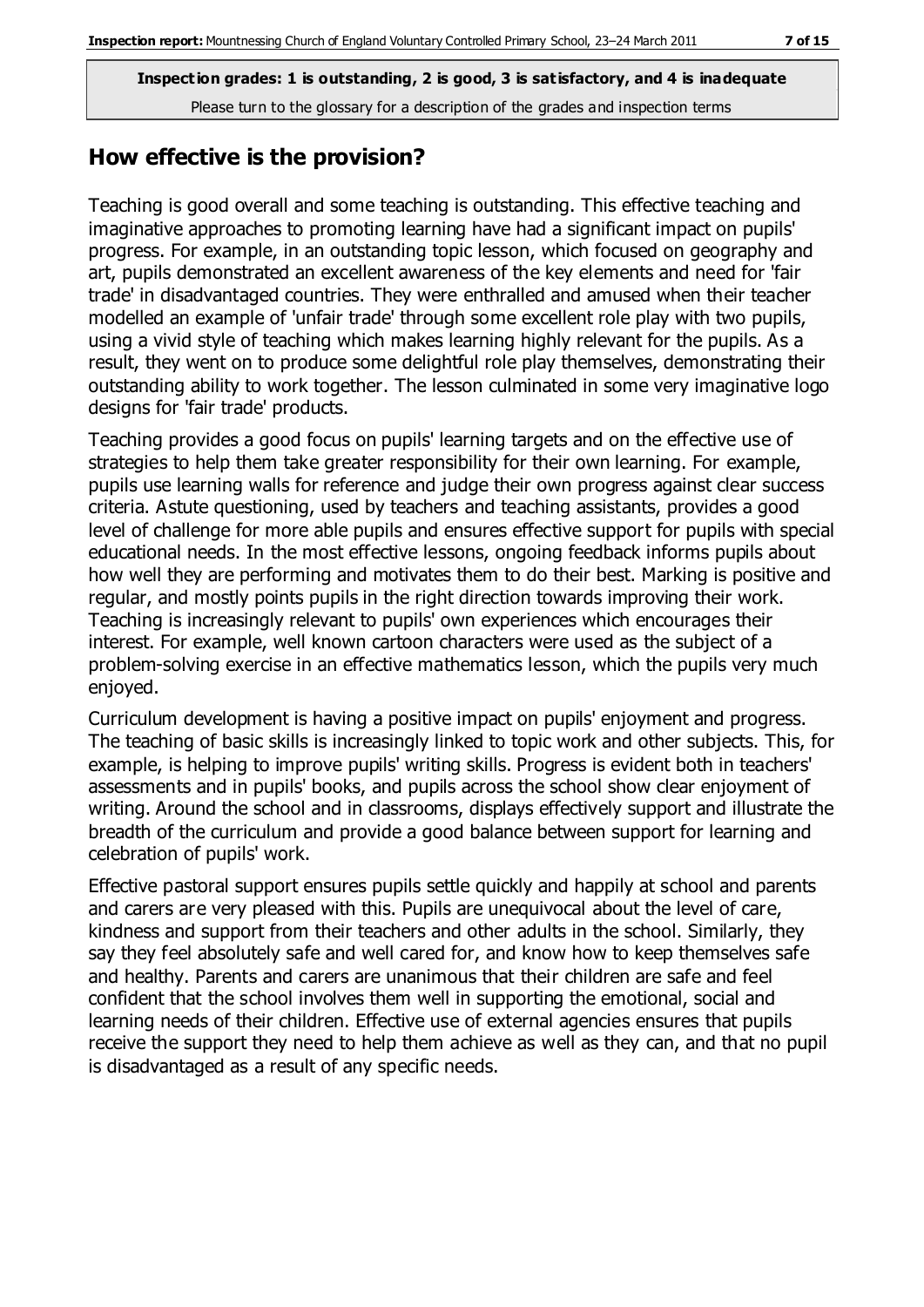These are the grades for the quality of provision

| The quality of teaching                                                                                    |  |
|------------------------------------------------------------------------------------------------------------|--|
| Taking into account:<br>The use of assessment to support learning                                          |  |
| The extent to which the curriculum meets pupils' needs, including, where relevant,<br>through partnerships |  |
| The effectiveness of care, guidance and support                                                            |  |

## **How effective are leadership and management?**

The entire school community is committed to improvement. Governors and staff have worked very effectively, with support from the local authority, to steer the school successfully through an extremely difficult period. The school is now well on the road to recovery and the headteacher and governing body are determined to keep morale high. Development planning is well focused on continued school improvement so that pupils can achieve well in all aspects of their social, emotional and academic development. The provision of equal opportunities for learning and success are well considered. The school is an inclusive, welcoming community. Pupils' progress is beginning to be tracked more closely in order to ensure there are no differences in the progress of different groups, although this is laborious because of the lack of a suitable tracking system. Subject leadership is developing well. A range of initiatives is now in place to address identified weaknesses in provision and, already, there are clear signs of improvement. Governance has improved and is now effective in its knowledge of, and challenge to, the school. Safeguarding procedures are satisfactory. Governors ensure that all safeguarding and child protection procedures are implemented properly and that staff are appropriately trained.

Effective partnerships have been established in the community which provide pupils with good access to opportunities which otherwise might not be available in such a small school. In this respect, pupils cite competitive team sports, which prove difficult when there may be only six in a year group. The school's promotion of community cohesion is good. Through the curriculum, positive steps have been taken to heighten pupils' awareness of a multi-cultural society and their understanding of diversity. The school ensures that any discrimination is immediately addressed and incidents are extremely rare. Particularly good links have been established with the local Traveller community, whose children attend the school, and pupils have a good understanding of their culture and lifestyle. Contact has been established with an urban school in East London with a predominately Indian population, and visits, for example, to celebrate Diwali, have already been undertaken and enjoyed by the younger pupils. This is being extended later this year to involve the older pupils.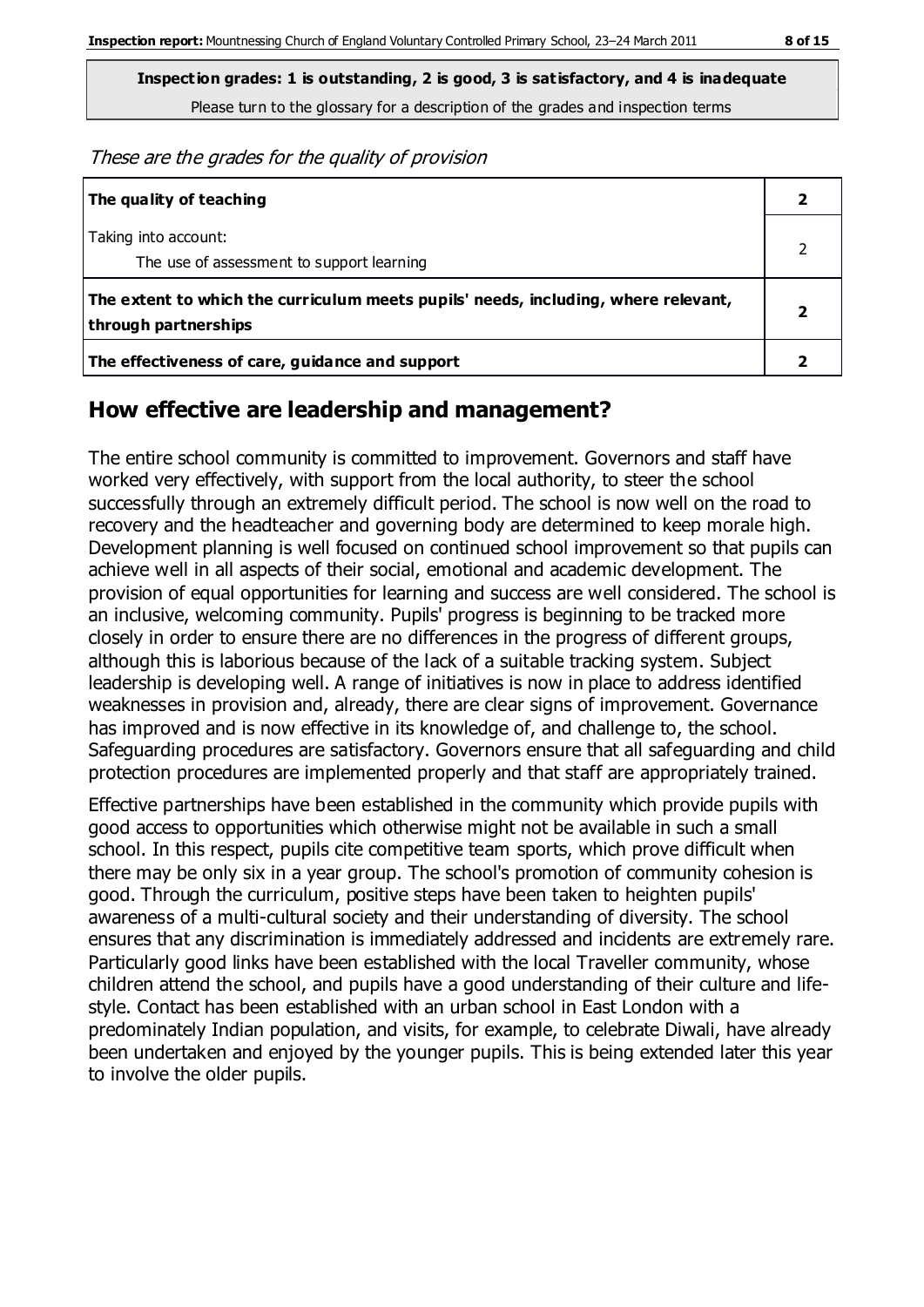**Inspection grades: 1 is outstanding, 2 is good, 3 is satisfactory, and 4 is inadequate**

Please turn to the glossary for a description of the grades and inspection terms

These are the grades for leadership and management

| The effectiveness of leadership and management in embedding ambition and driving<br>improvement                                                                  | $\overline{2}$          |
|------------------------------------------------------------------------------------------------------------------------------------------------------------------|-------------------------|
| Taking into account:<br>The leadership and management of teaching and learning                                                                                   | 2                       |
| The effectiveness of the governing body in challenging and supporting the<br>school so that weaknesses are tackled decisively and statutory responsibilities met | $\overline{\mathbf{2}}$ |
| The effectiveness of the school's engagement with parents and carers                                                                                             | $\mathbf{2}$            |
| The effectiveness of partnerships in promoting learning and well-being                                                                                           | $\mathbf{2}$            |
| The effectiveness with which the school promotes equality of opportunity and tackles<br>discrimination                                                           | $\overline{\mathbf{2}}$ |
| The effectiveness of safeguarding procedures                                                                                                                     | 3                       |
| The effectiveness with which the school promotes community cohesion                                                                                              | $\overline{2}$          |
| The effectiveness with which the school deploys resources to achieve value for money                                                                             | 3                       |

## **Early Years Foundation Stage**

Children get off to a good start in the Reception class and parents and carers are very pleased with what the school provides. On entry, children have skills in all areas of learning which are slightly below those expected for their age, although this does vary from year to year. They make good progress and quickly become happy, confident and independent learners. Children generally attain the skills expected for their age by the time they move into Year 1. The staff's very high expectations result in exemplary behaviour and a great enthusiasm for learning. Children very quickly understand that they have to take responsibility for their own actions and respond accordingly. There is a very strong focus on role-play, speaking and listening, so that children's social skills are particularly well developed from the start. Planned activities ensure that that the children are highly motivated and challenged, including those who find learning difficult. Adults use questioning very astutely to extend children's play, learning and creativity. There is a good balance between adult-led activities and those the children select for themselves. Ongoing assessment and procedures for tracking the children's progress are effective, so that adults have a good knowledge of each child's stages of development. Activities, both indoors and in the new outdoor area, provide very good opportunities for children to make decisions about their own play and learning. A particularly good example of this is the Forest School experience which motivates children of all abilities to learn through practical activities and contributes strongly to the development of their thinking and imaginative skills. Children's welfare is supported consistently well so that their personal development is very good and provides a strong base for their future learning.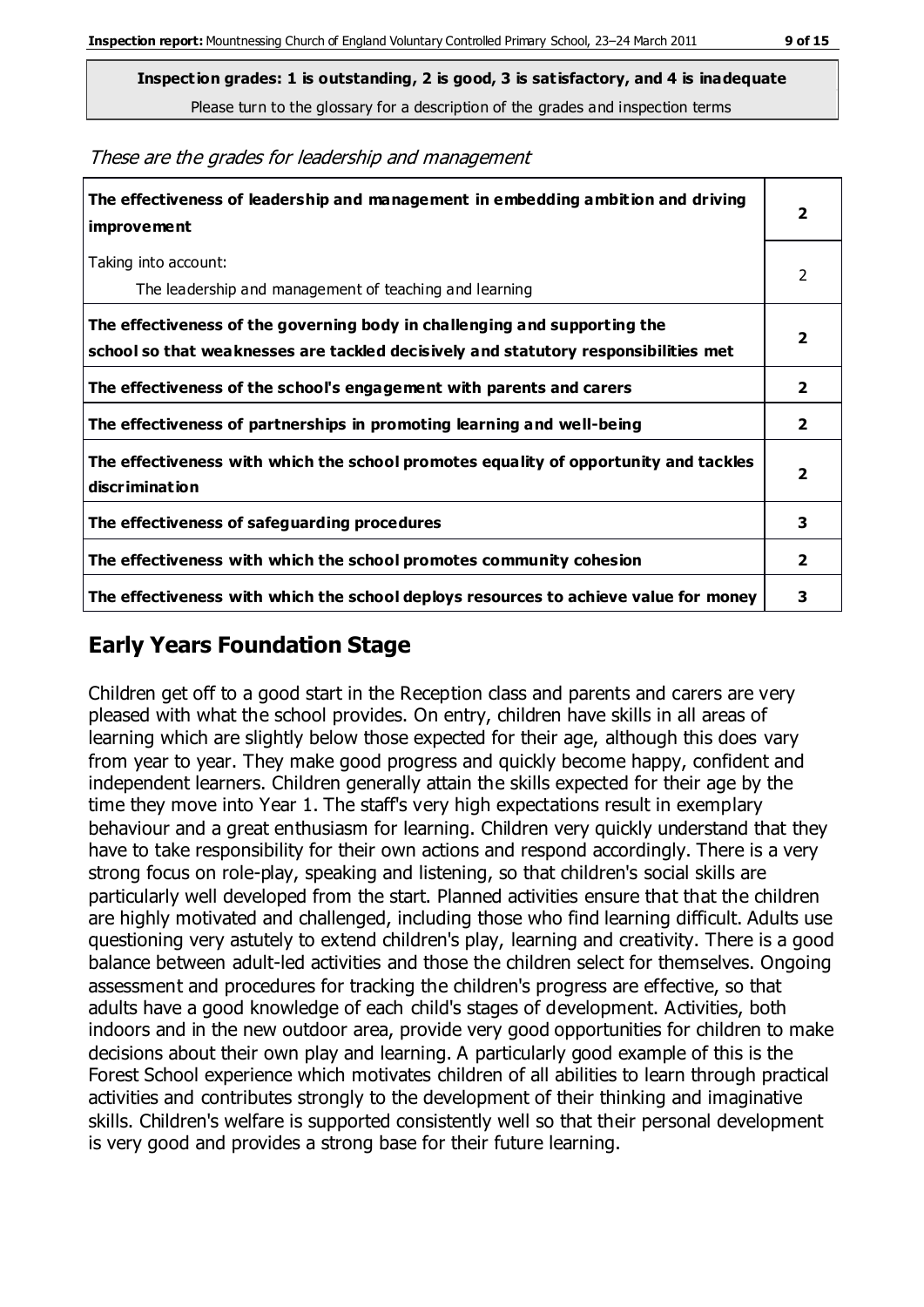**Inspection grades: 1 is outstanding, 2 is good, 3 is satisfactory, and 4 is inadequate**

Please turn to the glossary for a description of the grades and inspection terms

These are the grades for the Early Years Foundation Stage

| Overall effectiveness of the Early Years Foundation Stage                             |  |
|---------------------------------------------------------------------------------------|--|
| Taking into account:<br>Outcomes for children in the Early Years Foundation Stage     |  |
| The quality of provision in the Early Years Foundation Stage                          |  |
| The effectiveness of leadership and management of the Early Years Foundation<br>Stage |  |

### **Views of parents and carers**

Almost 70% of parents and carers returned the questionnaire, which is a high response. They show high levels of satisfaction with the school and the overwhelming majority are positive about all aspects. Inspection findings support parents' and carers' many positive views.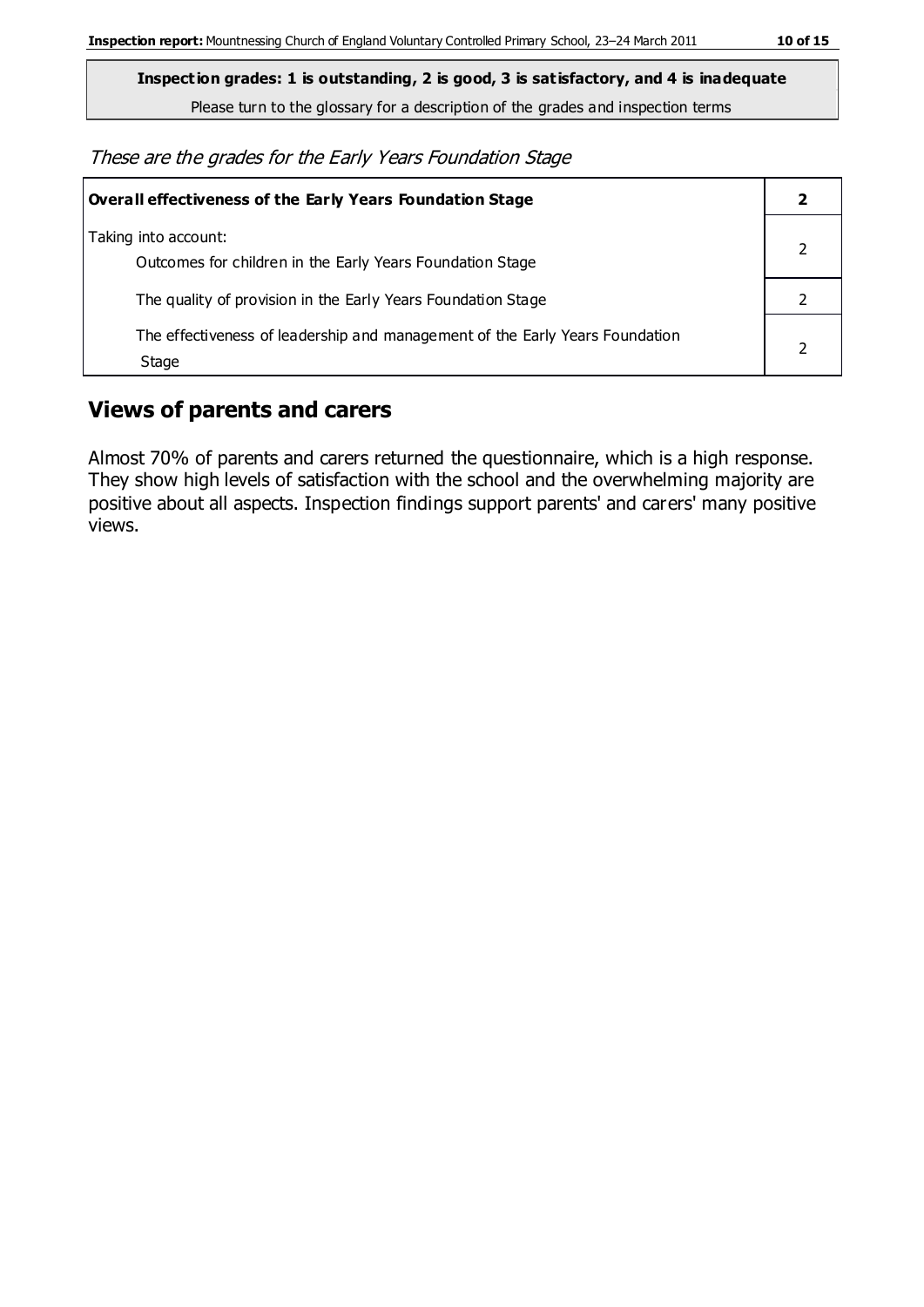#### **Responses from parents and carers to Ofsted's questionnaire**

Ofsted invited all the registered parents and carers of pupils registered at Mountnessing Church of England Voluntary Controlled Primary School to complete a questionnaire about their views of the school.

In the questionnaire, parents and carers were asked to record how strongly they agreed with 13 statements about the school. The inspection team received 57 completed questionnaires by the end of the on-site inspection. In total, there are 83 pupils registered at the school.

| <b>Statements</b>                                                                                                                                                                                                                                       | <b>Strongly</b><br>agree |               |              | Agree         |                | <b>Disagree</b> |                | <b>Strongly</b><br>disagree |
|---------------------------------------------------------------------------------------------------------------------------------------------------------------------------------------------------------------------------------------------------------|--------------------------|---------------|--------------|---------------|----------------|-----------------|----------------|-----------------------------|
|                                                                                                                                                                                                                                                         | <b>Total</b>             | $\frac{0}{0}$ | <b>Total</b> | $\frac{0}{0}$ | <b>Total</b>   | $\frac{0}{0}$   | <b>Total</b>   | $\frac{1}{2}$               |
| My child enjoys school                                                                                                                                                                                                                                  | 40                       | 70            | 16           | 28            | 1              | $\overline{2}$  | $\mathbf 0$    | $\mathbf 0$                 |
| The school keeps my child<br>safe                                                                                                                                                                                                                       | 41                       | 72            | 15           | 26            | 1              | $\overline{2}$  | 0              | $\mathbf 0$                 |
| My school informs me about<br>my child's progress                                                                                                                                                                                                       | 34                       | 60            | 22           | 39            | 0              | $\mathbf{0}$    | $\mathbf 0$    | $\mathbf 0$                 |
| My child is making enough<br>progress at this school                                                                                                                                                                                                    | 32                       | 56            | 22           | 39            | 3              | 5               | $\mathbf 0$    | $\mathbf 0$                 |
| The teaching is good at this<br>school                                                                                                                                                                                                                  | 35                       | 61            | 20           | 35            | $\overline{2}$ | 4               | 0              | $\mathbf 0$                 |
| The school helps me to<br>support my child's learning                                                                                                                                                                                                   | 32                       | 56            | 24           | 42            | 0              | 0               | $\mathbf 0$    | $\mathbf 0$                 |
| The school helps my child to<br>have a healthy lifestyle                                                                                                                                                                                                | 34                       | 60            | 19           | 33            | 3              | 5               | $\mathbf 0$    | $\mathbf 0$                 |
| The school makes sure that<br>my child is well prepared for<br>the future (for example<br>changing year group,<br>changing school, and for<br>children who are finishing<br>school, entering further or<br>higher education, or entering<br>employment) | 25                       | 44            | 29           | 51            | 1              | $\overline{2}$  | $\overline{2}$ | $\overline{4}$              |
| The school meets my child's<br>particular needs                                                                                                                                                                                                         | 26                       | 46            | 28           | 49            | $\overline{2}$ | 4               | $\mathbf 0$    | $\mathbf 0$                 |
| The school deals effectively<br>with unacceptable behaviour                                                                                                                                                                                             | 25                       | 44            | 26           | 46            | 5              | 9               | 0              | 0                           |
| The school takes account of<br>my suggestions and concerns                                                                                                                                                                                              | 26                       | 46            | 25           | 44            | 6              | 11              | $\mathbf{0}$   | $\mathbf{0}$                |
| The school is led and<br>managed effectively                                                                                                                                                                                                            | 22                       | 39            | 28           | 49            | 5              | 9               | $\mathbf{1}$   | $\overline{2}$              |
| Overall, I am happy with my<br>child's experience at this<br>school                                                                                                                                                                                     | 34                       | 60            | 21           | 37            | $\overline{2}$ | $\overline{4}$  | $\mathbf 0$    | $\mathbf 0$                 |

The table above summarises the responses that parents and carers made to each statement. The percentages indicate the proportion of parents and carers giving that response out of the total number of completed questionnaires. Where one or more parents and carers chose not to answer a particular question, the percentages will not add up to 100%.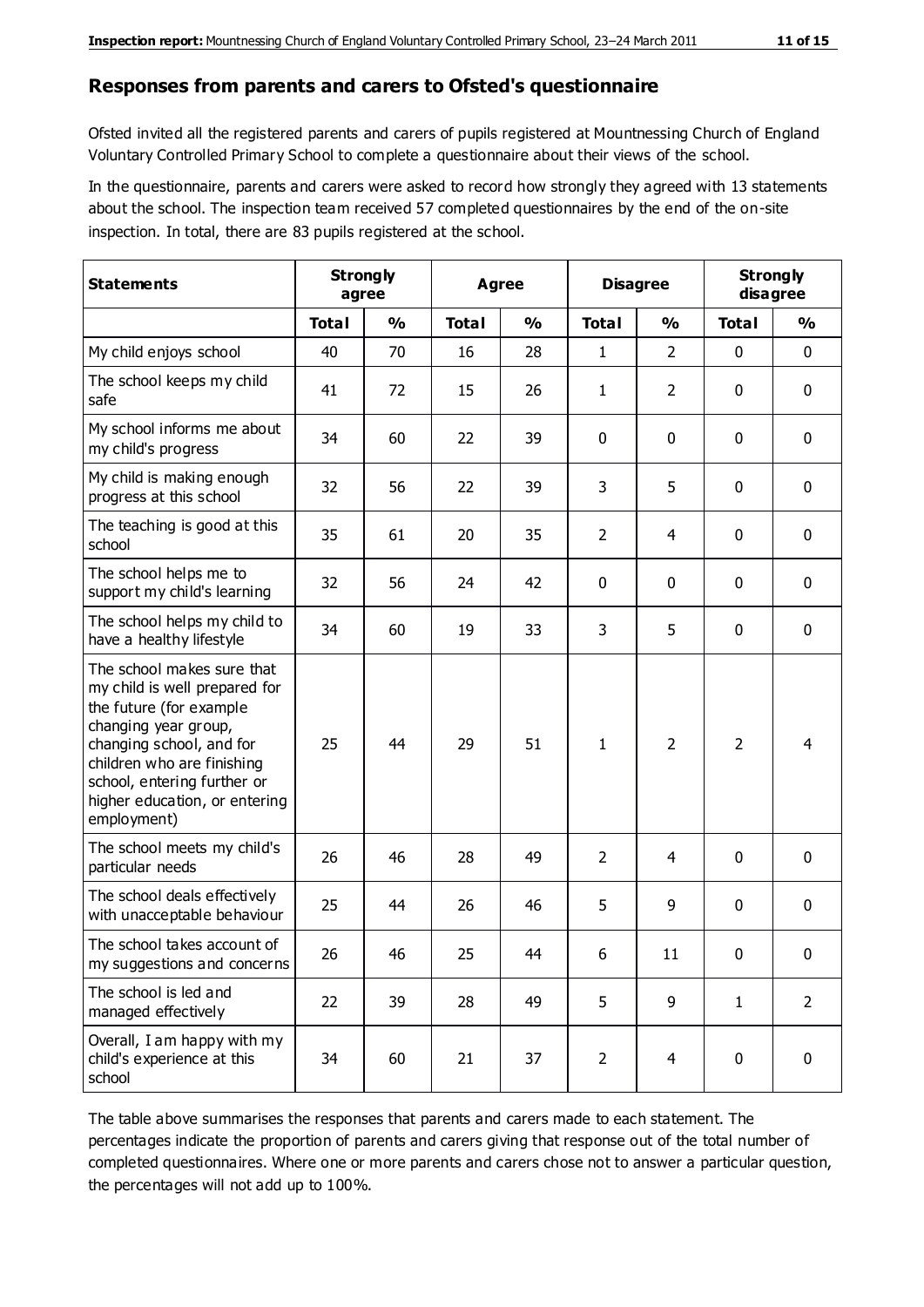## **Glossary**

| Grade   | <b>Judgement</b> | <b>Description</b>                                                                                                                                                                                                            |
|---------|------------------|-------------------------------------------------------------------------------------------------------------------------------------------------------------------------------------------------------------------------------|
| Grade 1 | Outstanding      | These features are highly effective. An outstanding school<br>provides exceptionally well for all its pupils' needs.                                                                                                          |
| Grade 2 | Good             | These are very positive features of a school. A school that<br>is good is serving its pupils well.                                                                                                                            |
| Grade 3 | Satisfactory     | These features are of reasonable quality. A satisfactory<br>school is providing adequately for its pupils.                                                                                                                    |
| Grade 4 | Inadequate       | These features are not of an acceptable standard. An<br>inadequate school needs to make significant improvement<br>in order to meet the needs of its pupils. Ofsted inspectors<br>will make further visits until it improves. |

#### **What inspection judgements mean**

#### **Overall effectiveness of schools**

|                       | Overall effectiveness judgement (percentage of schools) |      |                     |                   |
|-----------------------|---------------------------------------------------------|------|---------------------|-------------------|
| <b>Type of school</b> | <b>Outstanding</b>                                      | Good | <b>Satisfactory</b> | <b>Inadequate</b> |
| Nursery schools       | 59                                                      | 35   | 3                   | 3                 |
| Primary schools       | 9                                                       | 44   | 39                  | 7                 |
| Secondary schools     | 13                                                      | 36   | 41                  | 11                |
| Sixth forms           | 15                                                      | 39   | 43                  | 3                 |
| Special schools       | 35                                                      | 43   | 17                  | 5                 |
| Pupil referral units  | 21                                                      | 42   | 29                  | 9                 |
| All schools           | 13                                                      | 43   | 37                  | 8                 |

New school inspection arrangements were introduced on 1 September 2009. This means that inspectors now make some additional judgements that were not made previously.

The data in the table above are for the period 1 September 2009 to 31 August 2010 and are consistent with the latest published official statistics about maintained school inspection outcomes (see **[www.ofsted.gov.uk](http://www.ofsted.gov.uk/)**).

The sample of schools inspected during 2009/10 was not representative of all schools nationally, as weaker schools are inspected more frequently than good or outstanding schools.

Percentages are rounded and do not always add exactly to 100.

Sixth form figures reflect the judgements made for the overall effectiveness of the sixth form in secondary schools, special schools and pupil referral units.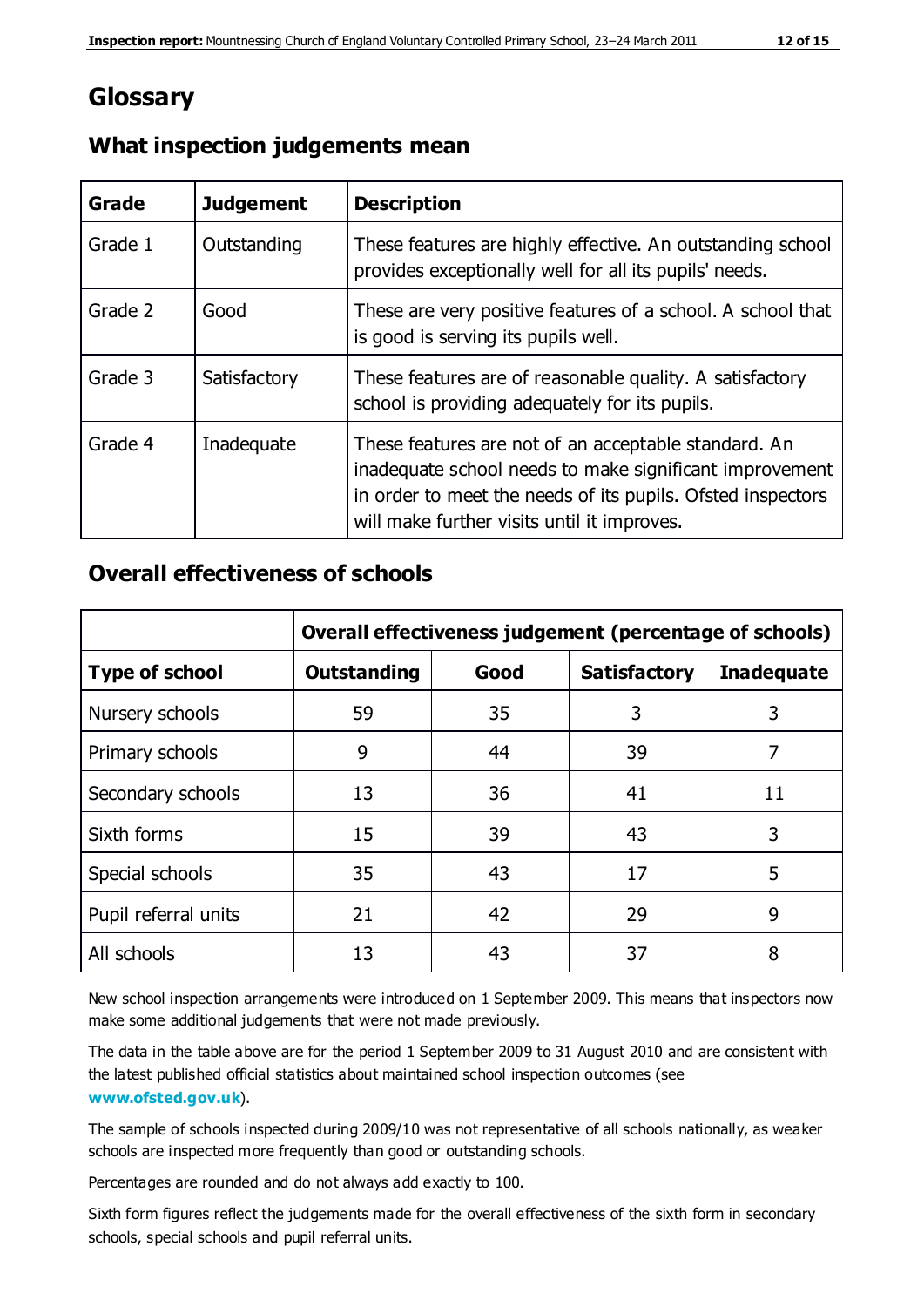# **Common terminology used by inspectors**

| Achievement:               | the progress and success of a pupil in their learning,<br>development or training.                                                                                                                                                          |
|----------------------------|---------------------------------------------------------------------------------------------------------------------------------------------------------------------------------------------------------------------------------------------|
| Attainment:                | the standard of the pupils' work shown by test and<br>examination results and in lessons.                                                                                                                                                   |
| Capacity to improve:       | the proven ability of the school to continue<br>improving. Inspectors base this judgement on what<br>the school has accomplished so far and on the quality<br>of its systems to maintain improvement.                                       |
| Leadership and management: | the contribution of all the staff with responsibilities,<br>not just the headteacher, to identifying priorities,<br>directing and motivating staff and running the school.                                                                  |
| Learning:                  | how well pupils acquire knowledge, develop their<br>understanding, learn and practise skills and are<br>developing their competence as learners.                                                                                            |
| Overall effectiveness:     | inspectors form a judgement on a school's overall<br>effectiveness based on the findings from their<br>inspection of the school. The following judgements,<br>in particular, influence what the overall effectiveness<br>judgement will be. |
|                            | The school's capacity for sustained<br>improvement.                                                                                                                                                                                         |
|                            | Outcomes for individuals and groups of pupils.                                                                                                                                                                                              |
|                            | The quality of teaching.                                                                                                                                                                                                                    |
|                            | The extent to which the curriculum meets<br>pupils' needs, including, where relevant,<br>through partnerships.                                                                                                                              |
|                            | The effectiveness of care, guidance and<br>support.                                                                                                                                                                                         |
| Progress:                  | the rate at which pupils are learning in lessons and<br>over longer periods of time. It is often measured by<br>comparing the pupils' attainment at the end of a key                                                                        |

stage with their attainment when they started.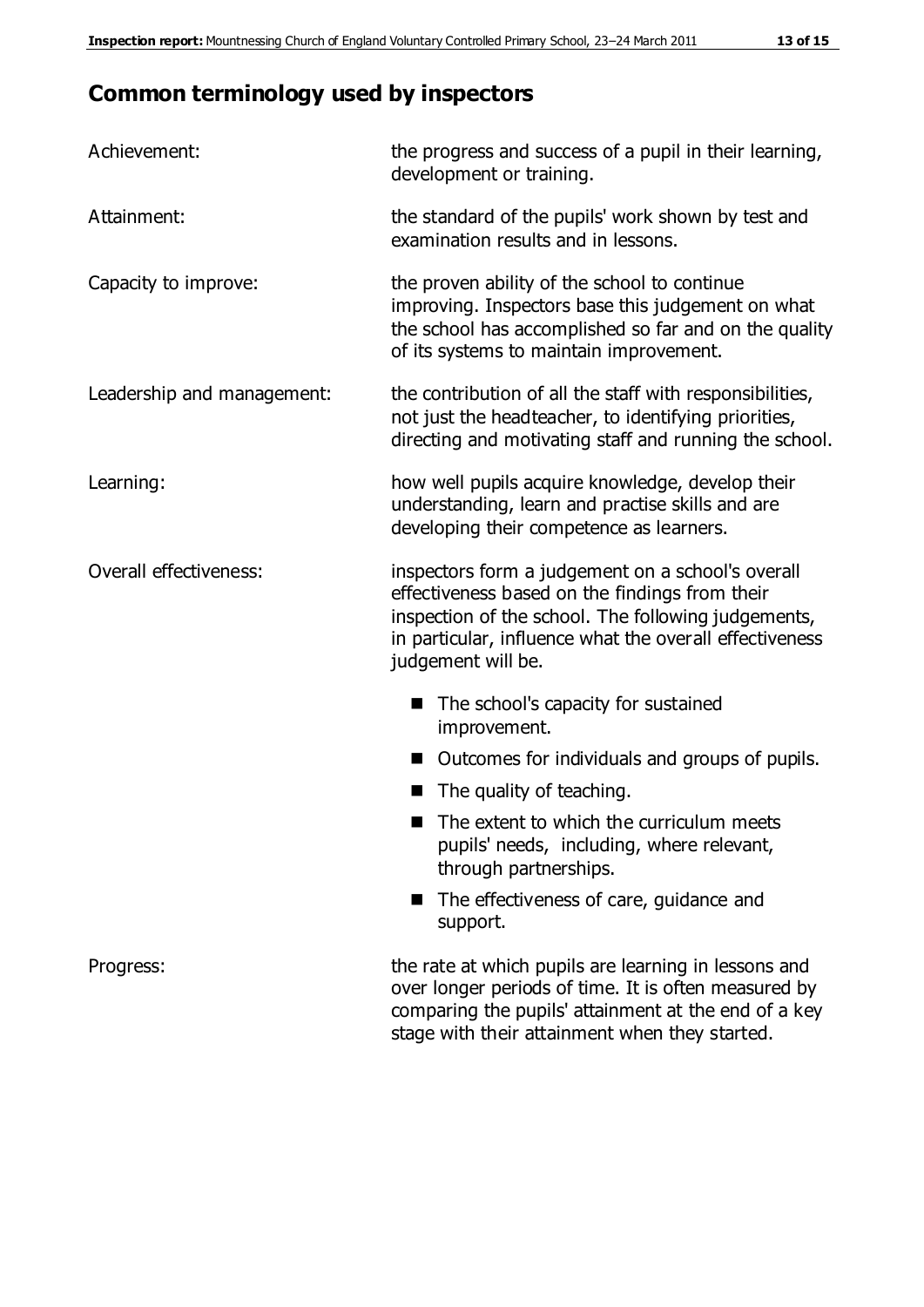#### **This letter is provided for the school, parents and carers to share with their children. It describes Ofsted's main findings from the inspection of their school.**



25 March 2011

#### Dear Pupils

#### **Inspection of Mountnessing Church of England Voluntary Controlled Primary School, Brentwood, CM15 0UH**

Thank you very much for helping us to find out about your school when we visited. We really enjoyed talking to you and watching you working and playing. You go to a good school that is a really happy and friendly place. We were so pleased to hear how much you all enjoy coming to school and how good your attendance is. There are a lot of good things about your school.

You thoroughly enjoy school and behave extremely well.

The adults all care about you and support you very well. They listen to you and ensure that you feel very safe.

The school gets on really well with your parents and other people who help you to learn and achieve well.

You try really hard in lessons so that most of you make good progress.

We have asked your headteacher and the other teachers to look at how they can make things even better. The most important things are:

- $\blacksquare$  to make sure that all the information your teachers have about your work is kept together, so that your headteacher can see how well you are doing over the course of a year
- $\blacksquare$  to make sure that those of you in Years 1 and 2 are given enough work that you find challenging, so that you make lots of progress in all your lessons.

Best wishes for the future.

Yours sincerely

Nichola Perry

Lead Inspector